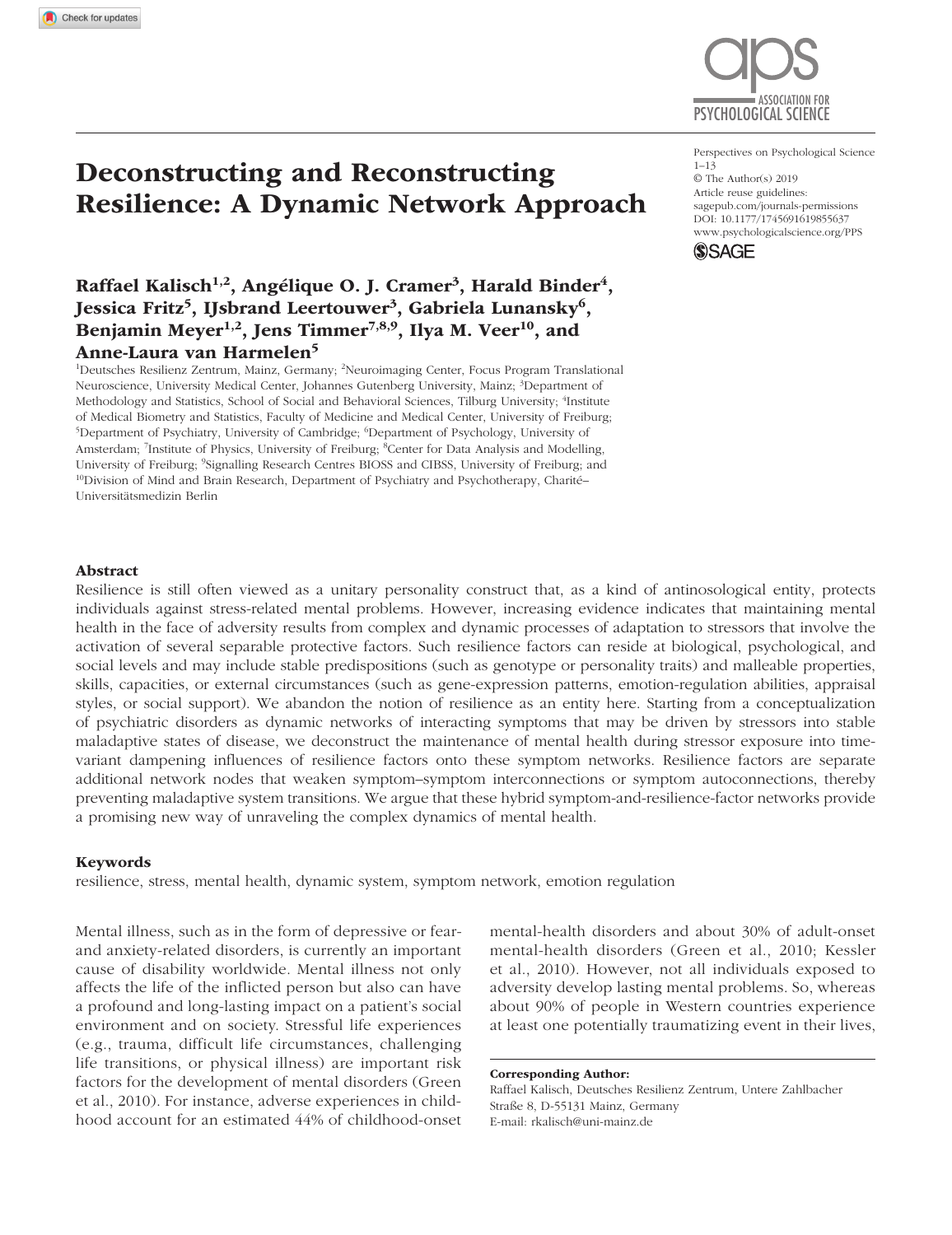the lifetime prevalence of posttraumatic stress disorder (PTSD) is estimated to be only 8% (de Vries & Olff, 2009; Kilpatrick et al., 2013), and summed lifetime prevalences of any mental disorder lie between 20% and 50% (Kessler et al., 2007). In line with these observations, many prospective studies have shown that approximately two thirds of adults confronted with significant stressors show either no psychological or functional impairment or recover quickly (Bonanno, Westphal, & Mancini, 2011; Werner, 1992). These data suggest that the study of resilient individuals and of the mechanisms that protect them from lasting dysfunction is one crucial strategy for discovering new ways of battling stress-related disease (Kalisch et al., 2017).

Resilience refers to the maintenance and/or quick recovery of mental health during and after times of adversity (Kalisch et al., 2017). It is becoming increasingly clear that resilience—as opposed to lasting stressinduced mental and functional impairments—is the result of a dynamic process of successfully adapting to stressors (Bonanno, Romero, & Klein, 2015; Kalisch et al., 2017; Kent, Davis, & Reich, 2014; Rutter, 2012; Sapienza & Masten, 2011). Indeed, there is now ample evidence that individuals change while they cope with stressors. Such changes can take the form of psychological growth or maturation processes (Johnson & Boals, 2015; Joseph & Linley, 2006; Tedeschi & Calhoun, 2004); emergence of new skills and competences (Luthar, Cicchetti, & Becker, 2000); stress inoculation that is, an immunization against the deleterious effects of future stressors (Seery, Holman, & Silver, 2010; Seery, Leo, Lupien, Kondrak, & Almonte, 2013); or modification in epigenetic marks and gene expression (Boks et al., 2015; Breen et al., 2015). Furthermore, neurobiological studies of animals have identified changes in central-nervous-system functions that are causal for the preservation of normal adaptive behavior (e.g., Friedman et al., 2014; Krishnan et al., 2007; Maier, 2015; Wang, Perova, Arenkiel, & Li, 2014). Hence, resilience is not simply insensitivity or unresponsiveness to stressors or only a passive response to adversity (Russo, Murrough, Han, Charney, & Nestler, 2012). In the same vein, resilience should no longer be understood simply as a stable, fixed trait or predisposition (the "resilientpersonality" or "resilience-gene" misconception) that guarantees long-term mental health whatever stressor the organism is exposed to. Rather, resilience research must attempt to understand the complex, interactive, and time-varying processes that lead to a positive outcome in the face of adversity (Kalisch et al., 2017; Rutter, 2012).

One of the most interesting recent developments in clinical psychology and psychiatry is the discovery that mental disorders can be understood as networks of symptoms that interact (i.e., causally affect one another; Borsboom, 2017; Cramer, Waldorp, van der Maas, & Borsboom, 2010; Hofmann, Curtiss, & McNally, 2016; Kendler, Zachar, & Craver, 2011). This approach is different from traditional psychiatric thinking, which views mental disorders as nosological entities and is concerned with finding the single common underlying cause for the various distinct symptoms that define a given mental disorder. The traditional approach essentially copies a disease model successfully used in somatic disease research in which, for instance, a lung tumor may be found to cause chest pain, shortness of breath, and the coughing up of blood (Borsboom, 2017). Then, if the single cause (i.e., the tumor) is removed early enough, this also removes the symptoms (Borsboom, 2017). However, such simple and unique pathogenic pathways have never been found to be the case in depression, pathological anxiety, PTSD, or other complex stress-related diseases. The network approach, by contrast, abandons the idea of one underlying cause—or a few underlying causes—and instead assumes that disease symptoms cause each other; that is, each of a number of symptoms may be a starting point for the activation of other symptoms. A psychiatric disorder is thus a network of interrelated symptoms. Here, we start by briefly explaining the idea of modeling mental disorders as symptom networks and then explore to what extent this idea might also be helpful for understanding resilience as resulting from a dynamic process of adaptation.

## Network Modeling of Mental Disorders

The key tenet of network modeling of mental disorders is that psychiatric symptoms interact such that the activation of one symptom (or network "node") promotes the activation of another symptom or symptoms. Such interactions may occur via biological, psychological, and social mechanisms (Borsboom, 2017; Cramer et al., 2010; Fried & Cramer, 2017; Kendler et al., 2011). As an example for a possible biological mechanism of interaction, frequent hypervigilance, worrying, and anxiety (schematically depicted as symptom node S1 in Fig. 1) may lead to high levels of stress hormones; these may impair prefrontal function, including executive control, which in turn may lead to problems in social functioning, another type of typical stress-related symptoms (S2 in Fig. 1). Via a psychological mechanism of interaction, the frequent negative social feedback coming with social dysfunctions may lead to a generalized negative appraisal of one's abilities and competences, which may induce feelings of despair or hopelessness (the depressive symptom node S3). Via a social mechanism, social dysfunction may also lead to a lack of social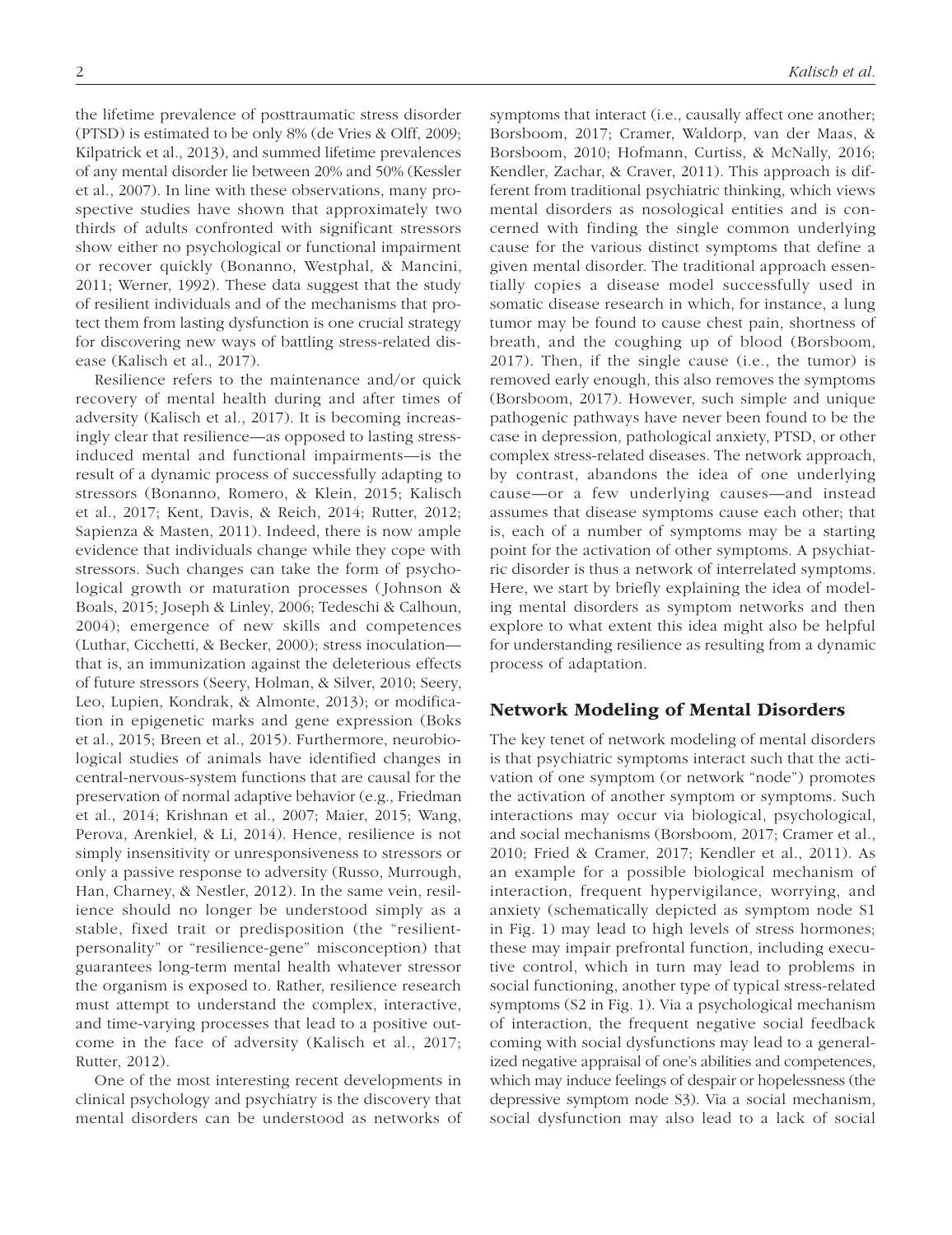

Fig. 1. Mental disorders modeled as networks of symptoms. Graphs show a symptom network consisting of nodes S1 through S4, which represent symptoms 1 through 4. For illustrative purposes only, S1 in the text always refers to a symptom cluster of anxiety, worry, and fear; S2 always refers to social dysfunctions; S3 always refers to depressive symptoms; and S4 always refers to somatic symptoms. The strength of connections (edges) between symptoms is shown by the thickness of the connecting lines. So, symptoms S1, S2, and S3 are highly interconnected (strongly statistically associated). The network in (a) represents a group of healthy subjects in which symptom activation—shown by the red filling of the nodes (arbitrary values)—is low. The network in (b) represents a patient group with several symptoms showing high, correlated activation. Symptoms are measured at one time point, and the corresponding cross-sectional (contemporaneous) network models do not contain information on the directionality of connections (is S1 caused by S2, or vice versa, or both?). For the sake of simplicity, here and in subsequent figures, we show only positive symptom connections. Note, however, that psychiatric symptoms may occasionally also inhibit each other (interact negatively).

support from others, which in turn can further enhance anxiety (S1). In the network model shown in Figure 1, S4 represents somatic symptoms of tension, exhaustion, pain, or irritability, another typical class of stressrelated symptoms. In the remainder of the article, we refer to these broad symptom classes (S1–S4) that are found in most stress-related disorders to facilitate the discussion.

Network models formulate the tendency of a symptom to activate another symptom by giving the edge that connects the corresponding network nodes a strong positive weight (expressed in Fig. 1 by the strong thick line between, e.g., S1 and S2). Such connections express the purely statistical relation (usually a partial correlation) between two variables (symptom nodes) as estimated from empirical data in a cohort of subjects. As such, they do not establish causality. Further, they do not inform the directionality of the causal interactions that presumably underlie the observed statistical relation. Underlying causal interactions may be unidirectional or reciprocal. It may be that anxiety and worry (S1) generate somatic stress symptoms (S4) or that somatic stress symptoms (S4) generate anxiety or worry (S1), or both. In the simplest form of a cross-sectional network model as shown in Figure 1 (i.e., a model that incorporates data from only one measurement time point), this cannot be resolved. The same limitation applies when data from several measurement time points are analyzed in isolation (i.e., when modeling does not include time-lagged correlations between symptoms).

However, the more interesting case of dynamic timeseries models, as shown in Figure 2, permits connections between symptom *x* at time point *t* and symptom *y* at time point  $t + 1$  (time-lagged symptom–symptom interconnections) as well as between symptom *x* and itself at subsequent time points (time-lagged symptom autoconnections, expressing the extent to which a symptom tends to maintain its own activation; Fried & Cramer, 2017). In principle, at least, this allows one to test whether changes in symptom *x* systematically precede changes in symptom *y* or in itself and thereby to establish temporal directionality (consistent with Granger causality; Epskamp et al., 2018). It further allows one to also observe possible vicious cycles that unfold over time through reciprocal connections or also through positive feedback loops involving more than two nodes. For instance, socially induced anxiety (S1) may increase stress hormone levels and thus reduce



Fig. 2. Dynamic network models. When symptoms (S) are measured at several time points *t*, this allows for estimating both cross-sectional (contemporaneous) symptom connections (at the same time point *t*; a) and longitudinal (time-lagged or temporal) symptom connections (from  $t$  to  $t + 1$ ; b), including autoconnections. Temporal connections are directional, as indicated by the arrowheads. For simplicity, here and in subsequent figures, all temporal connections between a given pair of nodes are depicted as reciprocal and equivalent. Note, however, that temporal symptom–symptom connections may well also be unidirectional and that reciprocal connections may be of different strengths. In this and subsequent figures it is assumed that symptom measurements will occur at more or less equidistant time points *t* in most studies (e.g., every 3 months  $\pm$  1–2 weeks). However, the network-modeling approach is not principally limited to studies with discrete and equidistant measurement time points. Further, despite measurements usually being available from only relatively few discrete time points, it could in principle also represent continuous time processes. The strength of connections (edges) between symptoms is shown by the thickness of the connecting lines.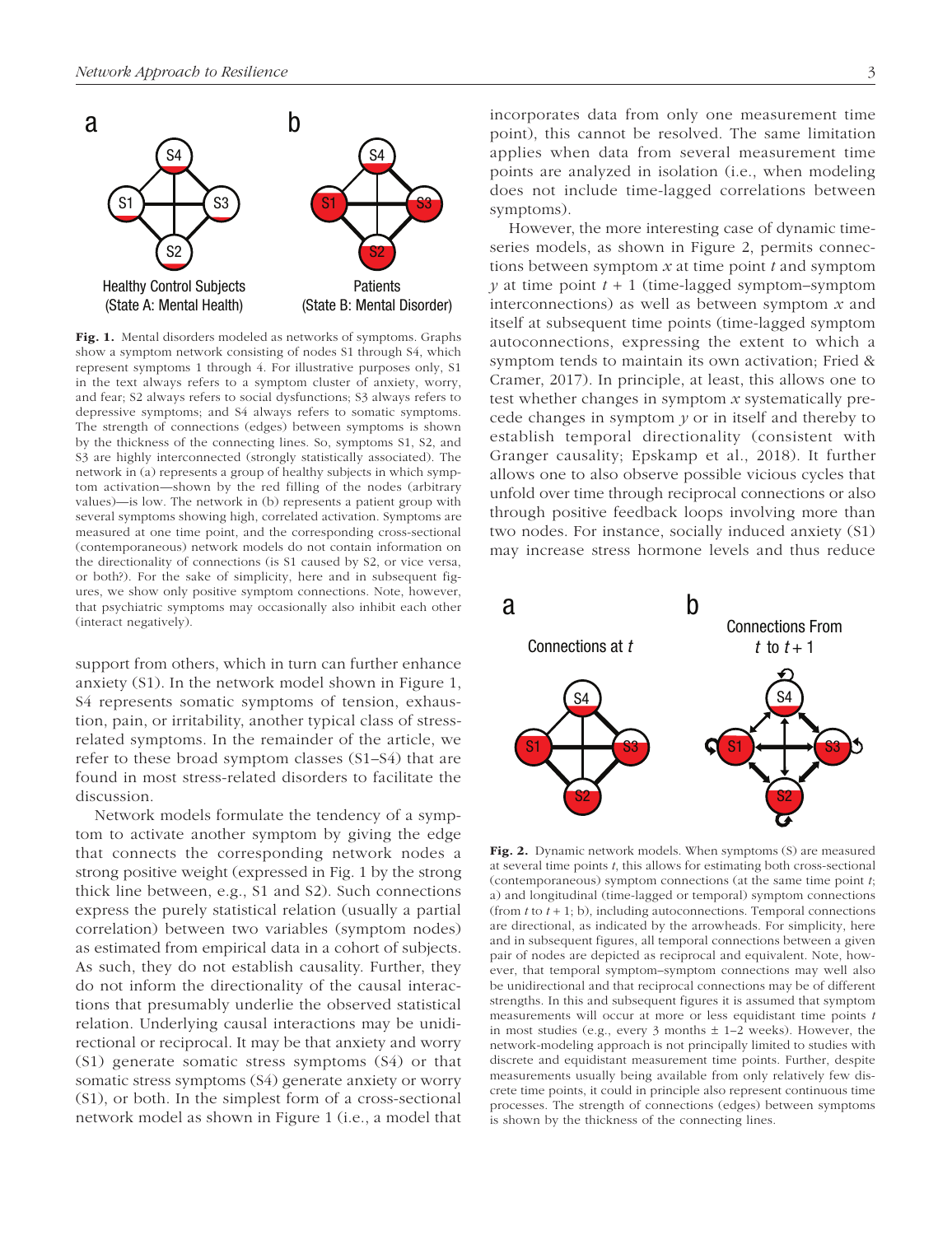

Fig. 3. Evolution of disease states in dynamic network models. Only temporal connections (connections from one time point *t* to the next time point *t* + 1) are shown; cross-sectional connections at any given time point are omitted for simplicity. In (a), no symptom (S) is strongly active: There are no stressors. The system is in a stable state of mental health. In (b), an external factor or stressor (E) drives the activation of S1. In (c), S2 and S3 are now also highly active, and the system has reached a new state of mental disorder characterized by the coactivation of the highly interconnected S1, S2, and S3. This state can be stable (self-sustaining) in that it persists even if the stressor has ceased (d). The strength of connections (edges) between symptoms is shown by the thickness of the connecting lines.

prefrontal executive function and social functioning (S2) and increase despair (S3) and anxiety of social failure and isolation (S1).

It is crucial for our discussion to state that networks that exhibit strong connectivity—that is, networks in which it is relatively easy for one symptom to activate another because they are strongly associated—are vulnerable. This means that, at a certain level of activation, these networks tend to develop self-sustaining states of general high activation of several strongly interconnected symptoms, which would then be called a mental disorder (Cramer et al., 2016; Fig. 3). Symptom activation may initially be caused by factors that are external to the network, such as a stressor in the environment or in one's own body (e.g., a physical disease or pain; E in Fig. 3b; Borsboom, 2017; Cramer et al., 2016). But once activation reverberates within the network, external activation is no longer necessary to maintain network activation (Fig. 3c and 3d).

The abrupt transitioning of the system into a new stable state of disease can be compared to a chemical reaction that occurs only when the system has crossed an energy barrier (Kramers, 1940; see Fig. 4a). Like a temporary rise in temperature of the surrounding medium can induce a relatively rapid state transition in chemistry, stressors may provide the activation energy



(Mental Health)

Fig. 4. Network-state transitions. Illustration of the double-well potential model (Kramers, 1940) applied to psychiatry. The diagram in (a) illustrates the transition of a network from a stable state of mental health (State A) over an energy barrier into a new stable state of mental disorder (State B). The curve expresses the overall level of symptom activation, or activation energy, of the system; the wells are energy minima corresponding to stable system states. Activation changes may, for instance, occur as a result of stressors (E in Fig. 3) acting on the system. The maintenance of mental health despite the action of such external system-activating factors (i.e., resilience) is achieved by raising the energy barrier to state transitions (b) or dampening system activation (c).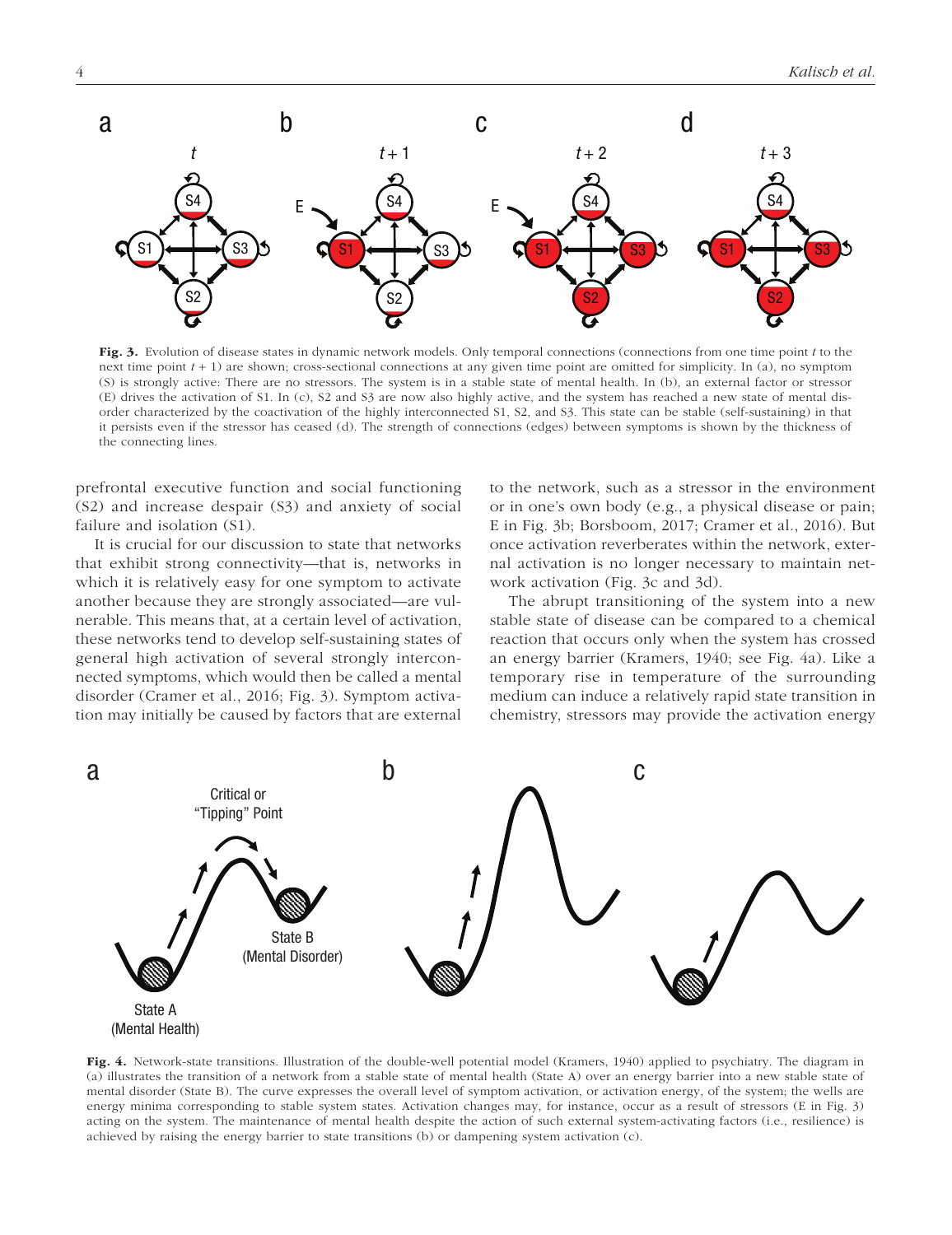sufficient to induce a mental disorder (State B in Fig. 4a) that even persists after the stressor has ceased (i.e., hysteresis; Cramer et al., 2016). This network property of bistability reflects the clinical observation that individuals often continue to function relatively well despite a high burden of individual symptoms until a certain overall level of symptom burden or "tipping point" is reached that then leads to a sudden and lasting breakdown. Next to having great conceptual elegance and ecological validity, this new network conceptualization of mental disorders has the advantage that the same mathematical tools that have been used to analyze complex dynamic system behavior in physics, chemistry, or biology can now be applied in psychiatry (Borsboom, 2017).

# Can the Network Approach to Mental Disorders Inform Resilience Research?

If resilience is not a trait or predisposition or any other fixed characteristic of an individual, then—like mental disorders—it should not be conceptualized as any kind of entity, be it antinosological or not. Resilience is no single common cause of good mental health, as would be suggested by the widely occurring naive use of resilience questionnaires as predictors of mental health under adversity (Kalisch et al., 2017). Rather, resilience is the maintenance or quick recovery of mental health during and after adversity. In the language of network modeling then, resilience is a symptom network that does not transit into disease State B in Figure 4a, despite its being driven by substantial activating factors.

What could resilient symptom networks look like? On an abstract level, a resilient network could be conceived as a network with a high energy barrier between health and the disease state (Fig. 4b; Hofmann et al., 2016; Scheffer et al., 2018) or with only dampened overall network activation (Fig. 4c). If the energy barrier is high (Fig. 4b), a network may well exhibit states of comparatively high symptom coactivation, but these states remain temporary; that is, they do not stabilize. In Figure 4, this corresponds to the system reaching an activation level comparable to that of State B but falling back into weaker activation levels once a stressor (E) has subsided. If the overall network activation is dampened (Fig. 4c), a network does not even reach activation levels comparable to those of State B, even if stressor input E is high. In other words, both abstract network properties have the effect that the bistable system is farther away from its tipping point.

Transferring these ideas into a network graph, one could attribute the raised energy barrier of Figure 4b to the network having only weak symptom autoconnections, as in Figure 5a. In such a network with weak symptom autoconnections, one or several symptoms may well be highly active at a given moment, but activation is not as easily maintained over time. The dampened overall network activation of Figure 4c in turn could be attributed to weaker symptom–symptom connections, as in Figure 5b. Here, although a single activated symptom may well maintain its activation level over time, for example, because of its high autoconnection, activation does not easily spread to other symptom nodes and, consequently, overall network activation remains low. In both cases, the transition into a new stable State B is less likely. In support of this general idea, simulation studies have already provided evidence that weakly connected networks do not necessarily exhibit bistability (Cramer et al., 2016). In such resilient networks, stressor-induced transitions into disease states may still occur but in a smoother, continuous fashion; that is, they take more time and may be observable only with massive chronic or repetitive stressor exposure.

# Resilience Factors as Additional Network Nodes: Hybrid Symptom-and-Resilience-Factor Models

If these global formulations of resilient networks are viable, then one must, as a next step, try to identify the factors that confer the desirable network properties of weak self-connectedness (Fig. 5a) and/or weak interconnectedness (Fig. 5b). In the past few decades, resilience research has identified a range of individual biological or psychological properties as well as social factors that are supposed to enhance the chances that someone will overcome adversity in good mental health (Bonanno et al., 2015; Fritz, de Graaff, Caisley, van Harmelen, & Wilkinson, 2018; Hunter, Gray, & McEwen, 2018; Kalisch et al., 2017; Russo et al., 2012; Sapienza & Masten, 2011; Southwick & Charney, 2012). Predictors of resilience in quantitative prospective-longitudinal studies include good reactivity of the hypothalamus– pituitary–adrenal gland axis to stressors, a heterozygous catechol-*o*-methyl transferase (*COMT*) genotype, appraisal styles such as a tendency to positively reappraise and to not catastrophize about stressors, or a tendency for self-enhancement, the ability to recall specific positive memories, and strong familial and/or social support (Askelund, Schweizer, Goodyer, & van Harmelen, 2019; Kalisch et al., 2017). Each one of these predisposing factors may have only a very small effect on resilient outcomes, and it has been noted that replications of significant findings in independent samples are largely absent (Bonanno et al., 2015; Kalisch et al., 2017). Nevertheless, some of the predictors identified in quantitative studies are theoretically highly plausible, which is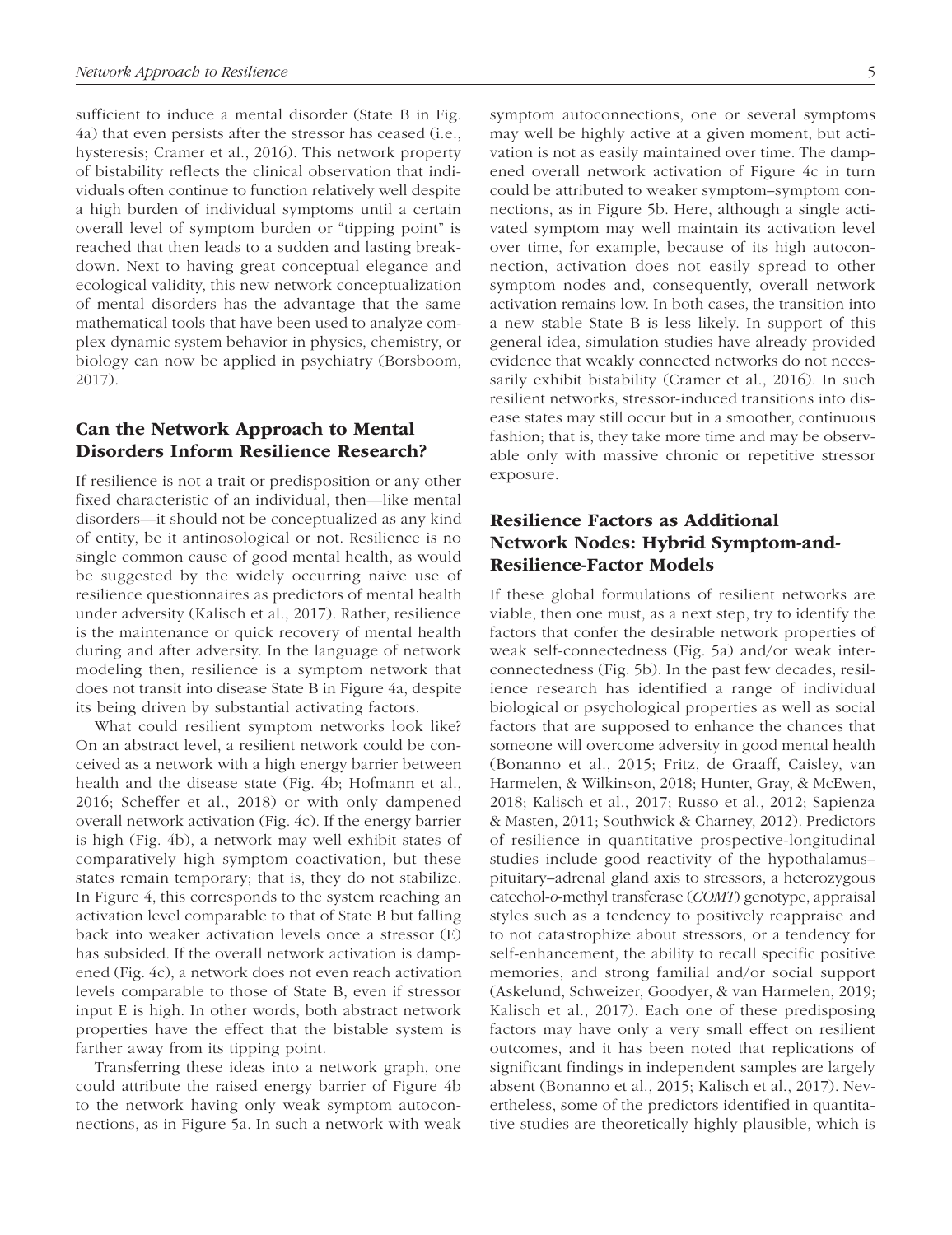



Fig. 5. Resilient symptom networks. Networks with (a) weak symptom (S) autoconnections or (b) weak symptom interconnections are more likely to maintain a stable state of mental health during stressor exposure (E; time point *t* + 1) and once stressor exposure has ended  $(t + 2)$ . The strength of connections (edges) between symptoms is shown by the thickness of the connecting lines.

why they are currently the best starting points for a search for resilience factors that act by keeping symptom networks away from their tipping point.

Take the example of an individual's ability and tendency to volitionally regulate emotions away from negative and toward more positive emotional states using verbal strategies of reappraising the meaning of, or reframing, potentially threatening situations ("positive reappraisal"; Gross, 1998; Lazarus & Folkman, 1984). The habitual use of positive reappraisal, measured with a self-report questionnaire, is generally linked with good mental health (Gross & John, 2003) and has been shown in two prospective studies to moderate the effect of exposure to life stressors (intense media coverage of a local terror attack, problems adjusting to college) on posttraumatic and internalizing symptoms, respectively, in emerging adults (Jenness et al., 2016; Zahniser & Conley, 2018). There is good theoretical reason to believe that volitional reappraisal can protect mental health under stressor exposure (Kalisch, Müller, & Tüscher, 2015; Troy & Mauss, 2011), mainly based on a large range of laboratory studies showing that the application of instructed or self-selected reappraisal strategies can effectively reduce acute aversive or stress reactions (Webb, Miles, & Sheeran, 2012). Hence, reappraisal may reduce symptoms of anxiety, fear, sadness, or anger during and after stressor exposure, thereby also reducing the expense of resources (time, energy, cognitive capacity, financial or social capital) and the ensuing allostatic load such reactions usually come with (Kalisch et al., 2015).

On this basis, it is conceivable that volitional reappraisal—in the sense of a cognitive skill and habit—is a resilience factor and might dampen symptom network activation by acting, for instance, on anxiety and worry symptoms (S1 in the figures). It might therefore make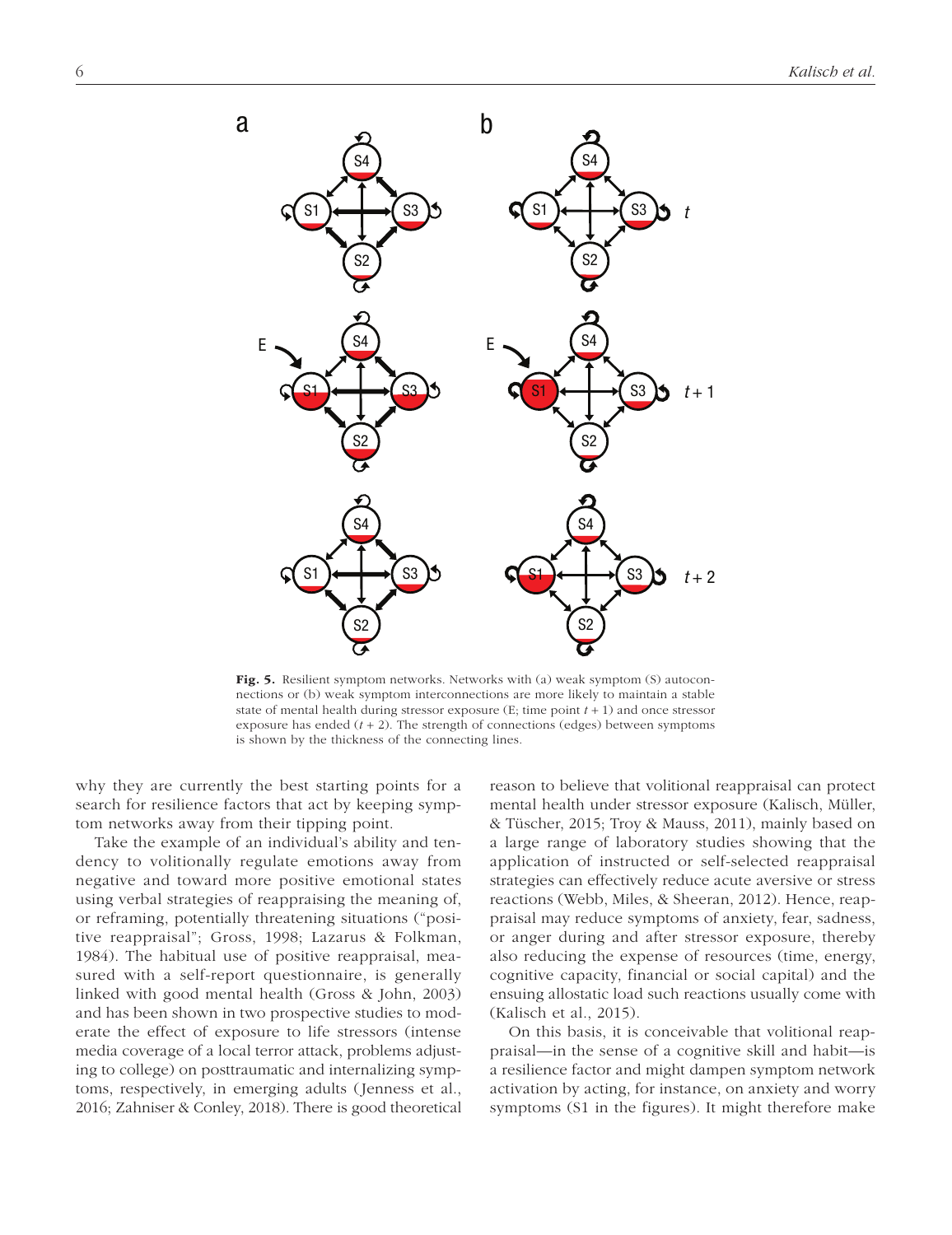

Fig. 6. Hybrid symptom-and-resilience-factor networks. The introduction into a symptom network (a) of a resilience factor (RF) allows for formalizing dampened symptom autoconnections (b; of S1) or dampened symptom interconnections (c; between S1 and S2). The strength of connections (edges) between symptoms is shown by the thickness of the connecting lines.

sense to incorporate a new node into the symptom network (shown in Figure 6a) and to allow this new node (RF, for resilience factor; see Fig. 6b and 6c) to either dampen a symptom autoconnection (Fig. 6b) or a symptom–symptom interconnection (Fig. 6c). Such an extended network could be called a *hybrid symptomand-resilience-factor* (HSR) network. Through the immediate inhibitory influences shown in Figures 6b and 6c the HSR network would be less likely to transition into to a new stable state of correlated high overall symptom activation (i.e., the mental-disorder State B in Fig. 4a). Resilience factors thus take the role of what are called moderators in the causality literature.

On a mechanistic level, the type of network dampening illustrated in Figure 6b might correspond to someone who frequently uses his or her own reappraisal ability to not appraise a state of anxiety (or other stress reactions; S1) as a threat in itself (as in "fear of fear") but as a normal reaction to real existing problems, thereby avoiding catastrophizing-like vicious cycles of self-reinforcing anxiety. As a result, the likelihood of strong anxiety reactions would be decreased. The other type of network dampening, illustrated in Figure 6c, might correspond to someone specifically reinterpreting social dysfunctions (S2), such as reduced interest in complying with work-related demands or in acquiescing in conflicts with family or friends, again not as a threat but as a sign that it is time to try something new and to change one's way of life. At the network level, this would weaken the social dysfunction–anxiety (S2–S1) interconnection, which ultimately would also reduce anxiety (S1 activation).

Although such mechanistic explanations for the way in which a resilience factor might interact with symptom interconnections or autoconnections are plausible, it is important to note that they are not necessary to formulate the extended network model in Figure 6 and that the inhibitory links departing from the RF node do not imply any particular mechanism of action of that resilience factor. Interactions between the factor and the rest of the network might also occur through other effects. For instance, it might be that someone sees her social dysfunctions as truly problematic and realizes that they cost her social support but then reappraises the vanishing social support as something that she can still easily deal with and can be compensated for by other available coping resources, that is, not as a threat. The network model would be mathematically formulated in the same way as in Figure 6c.

Symptom networks are generally limited in that they model only the degree of activation and connectedness of symptoms but remain agnostic as to how, mechanistically, a symptom is generated at a biological or psychological level and as to what the specific biological,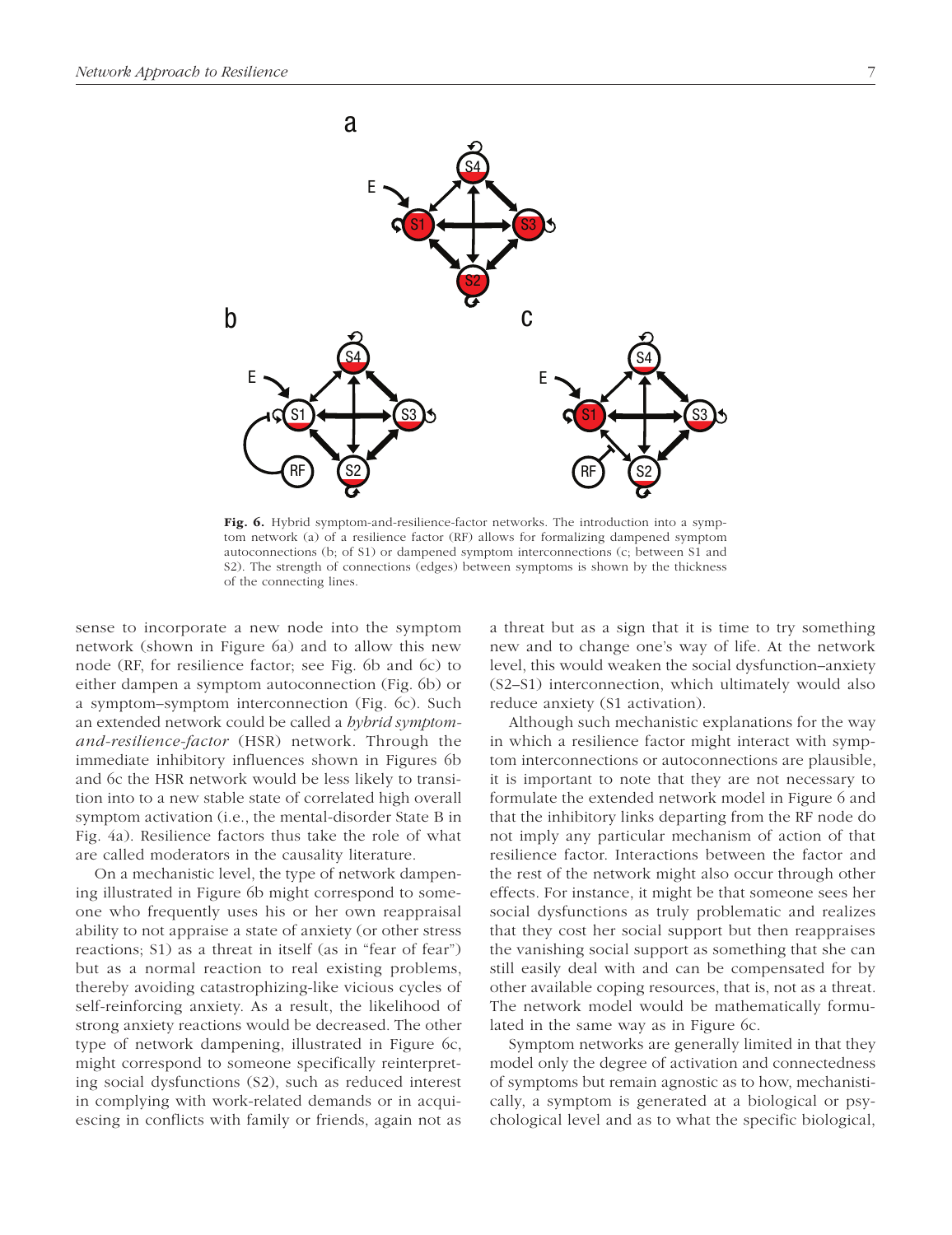

Fig. 7. Resilience factors as dynamic nodes in hybrid symptom-and-resilience networks. The time-variant degree of efficiency/effectiveness of a resilience factor (RF) over time points *t* to *t* + 3 (a through d) is indicated by the green filling of the RF node. As the RF becomes stronger, its dampening effects on a given symptom autoconnection (here, S1) or symptom–symptom interconnection (here, S1-S2) also increase.

psychological, or social mechanisms are that effectively link one symptom to another or to itself. That is, they do not take into account the nature of symptoms and symptom connections (Fried & Cramer, 2017). We propose to deal with resilience factors as a new type of network node in the same way: That is, to *not* to try to define the exact mechanism(s) through which a resilience factor affects symptom interconnections or autoconnections. Provided dedicated hypotheses, such mechanisms might be tested using other statistical and empirical methods. The goal of adding resilience factors as a new type of distinct node into symptom network models and allowing them a variety of potential links to symptom interconnections and autoconnections is to (a) obtain a formal means to test the influence of hypothesized resilience factors on symptoms and (b) improve the explanation of variance in symptoms that is commonly observed between and within individuals relative to pure symptom networks.

## Dynamic Resilience Factors: The Processes of Stressor Adaptation

So far, we have treated symptom interconnections, symptom autoconnections, and resilience factors as time-invariant and stable. Changes in the system consisted exclusively in changes in symptom activation conferred exclusively by the influence of stressors and the spreading of the evoked activation through the network via its fixed connections. This assumption is, however, unrealistic. For example, the negative social feedback that may contribute to turning social dysfunction into depression symptoms (hypothetical S2-S3 connection) may well fluctuate; in addition, prefrontal functional impairment from stress-hormone release, contributing to social dysfunction, presumably depends on many other biological factors as well, making the

S1-S2 connection time-variant. The same may apply to the ill-understood mechanisms governing symptom autoconnections, such as an individual's tendency to become and remain despaired when feeling incompetent. Given the scope of this article, we focus in the remainder on a discussion of the likely time variance of resilience factors.

To illustrate this point, we again turn to the example of volitional reappraisal. Although individuals differ in how well they can positively reappraise threats and in how much they tend to use such type of emotion regulation, reappraisal is not a completely stable, fixed trait that is entirely determined by genetics or early childhood experience. Rather, a reappraisal skill can be learned and trained and is likely to vary in efficacy and efficiency on both short and long time scales (within hours, within weeks or months, within a lifetime). For instance, it is conceivable that states of unpleasant negative emotion that last over days or weeks, such as anxiety or worry (S1 in Fig. 7a) provide a motivation to reappraise a stressful life situation as also having its benefits or positive aspects or to probably have a positive outcome. Alternatively, a sustained negative emotional state may motivate the use of a more self-focused reappraisal strategy of distancing or detachment that reduces the self-relevance attributed to the stressor. If a person were successful in dampening anxiety and worry with the help of such a reappraisal strategy, this would most likely further reinforce the use of the strategy. This in turn would effectively exert a training effect, enhancing the likelihood that he or she will continue to use the strategy during the current challenging life situation and also enhancing reappraisal performance and success rates. In the longer run, it would make it more likely that the person will rely on such a proven emotion-regulation strategy the next time he or she is exposed to stressful situations. In short,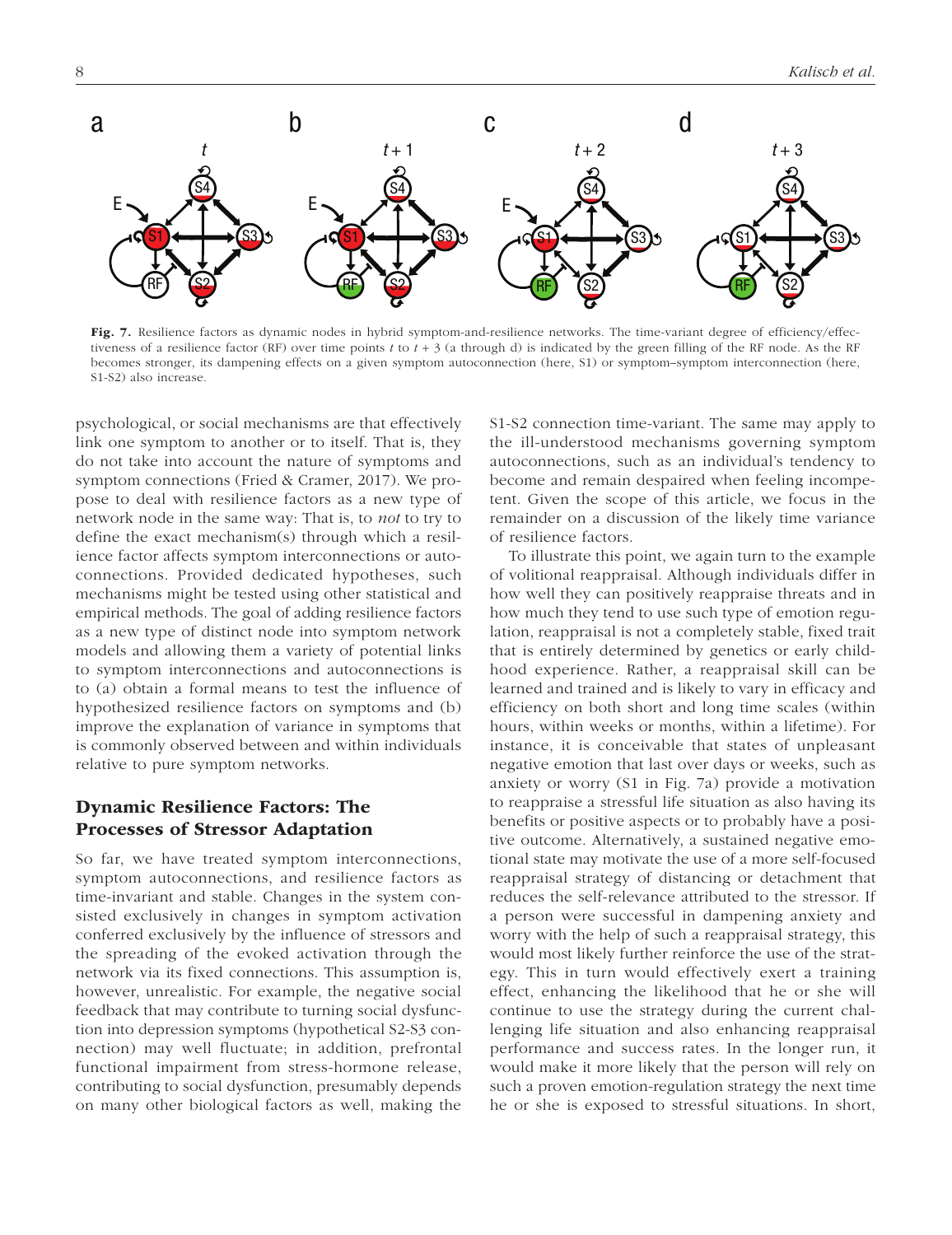through stress one might eventually become a better (more efficient and effective) and more habitual reappraiser.

To formalize this link between a symptom (here, anxiety) and a resilience factor (here, reappraisal), we introduce a positive connection between S1 and RF in Figure 7. Through this connection, a resilience factor that may otherwise be only a dormant potential (Fig. 7a) can be activated in stressful situations and trained over time (Fig. 7b). The green filling of the RF node, increasing from time point  $t$  (Fig. 7b) to time point  $t +$ 2 (Fig. 7c), indicates the time-varying efficiency/ effectiveness of the resilience factor. This could be measured repeatedly over the course of and after a period of adversity with a laboratory reappraisal test or inferred indirectly from a self-report questionnaire of reappraisaluse tendency. If a subject's reappraisal efficiency/ effectiveness increases lastingly (Figs. 7c and 7d), it might prevent further increases of anxiety and/or limit the spread of activation from S1 to other symptoms despite continued stressor exposure (Fig. 7c), and it might help the system recover if stressor exposure is over (Fig. 7d).

This logic of dynamic resilience factors that evolve over time under the influence of other network nodes can be applied to hypothesize any other pathway of interaction involving symptoms and resilience factors. So, one could theorize that improved reappraisal ability also enhances positive social support (another potential resilience factor; van Harmelen et al., 2016, 2017) because it facilitates interactions with well-meaning others. This would be a case of a resilience factor being activated by another resilience factor (an RF–RF interaction), an ultimate effect of which might be reduced depressive symptoms. Hence, depending on the hypothesized nature and pathways of action of a resilience factor, different constellations of interactions with the other network elements may have to be formulated.

In sum, HSR networks describe dynamic processes of adaptation to stressors that do not exclude temporary states of overall high network activation but make it less likely that a network will pass over a tipping point into a maladaptive new energy minimum in which symptoms do not recover. HSR networks model resilience the maintenance or quick recovery of mental health during and after stressor exposure—as emerging from time-varying external influences and internal network interactions. Resilience factors in these networks can be protective skills, abilities, appraisal patterns, coping styles, social resources, molecular feedback mechanisms, gene-expression patterns, or other symptomdampening factors. This approach of modeling resilience is entirely different from treating resilience as an entity

or as a temporally fixed construct. It first deconstructs resilience into its constituent parts (i.e., resilience factors) and then reconstructs it as a complex set of dynamic processes of interaction between these resilience factors and the symptom nodes and connections in a hybrid network.

## Interindividual Differences in Resilience Processes

For further terminological clarification, we now refer to specific subsets of interacting symptom and resilience-factor nodes and their connections (i.e., subparts of the network such as the interacting S1, S2, and RF nodes in Figs. 6 and 7) and to their typical ways of evolving over time (such as anxiety increasing reappraisal ability and reappraisal ability in turn decreasing anxiety) as *resilience processes*. Thus, resilience processes are typical constellations of symptom and resilience-factor nodes and their self- and interconnections with time-variant nodes and connection strengths. We assume that, although resilience processes differ between individuals in their dynamics (i.e., in the extent to which they are recruited at different time points), a limited set of generic node/connection constellations is shared by all or most individuals.

By measuring only the efficiency/effectiveness or "strength" of a given resilience factor in isolation from the other elements with which it typically interacts, it would not be possible to identify these central mental-health-protection processes. Hence, dynamic HSR network modeling—combined with high-frequency measurements of stressors, symptoms, and resilience factors—in theory offers a tool to identify and quantify critical resilience processes and individual differences therein.

## Methodological Demands

From the above it is also clear that the theoretical possibilities for modeling resilience that we describe here place a significant burden on empirical research practice. First, they require extensive longitudinal monitoring of study subjects. One-time (cross-sectional) assessments (e.g., a questionnaire, a brain scan, genotyping) will in no case deliver the data needed for dynamic HSR modeling and will increasingly turn out to be unsatisfactory (Kalisch et al., 2017). Second, as already pointed out, monitoring will have to take place at a high frequency and incorporate stressors, symptoms, and resilience factors. Hence, HSR modeling will flourish only to the extent that modern information technology for subject monitoring is applied and further improved.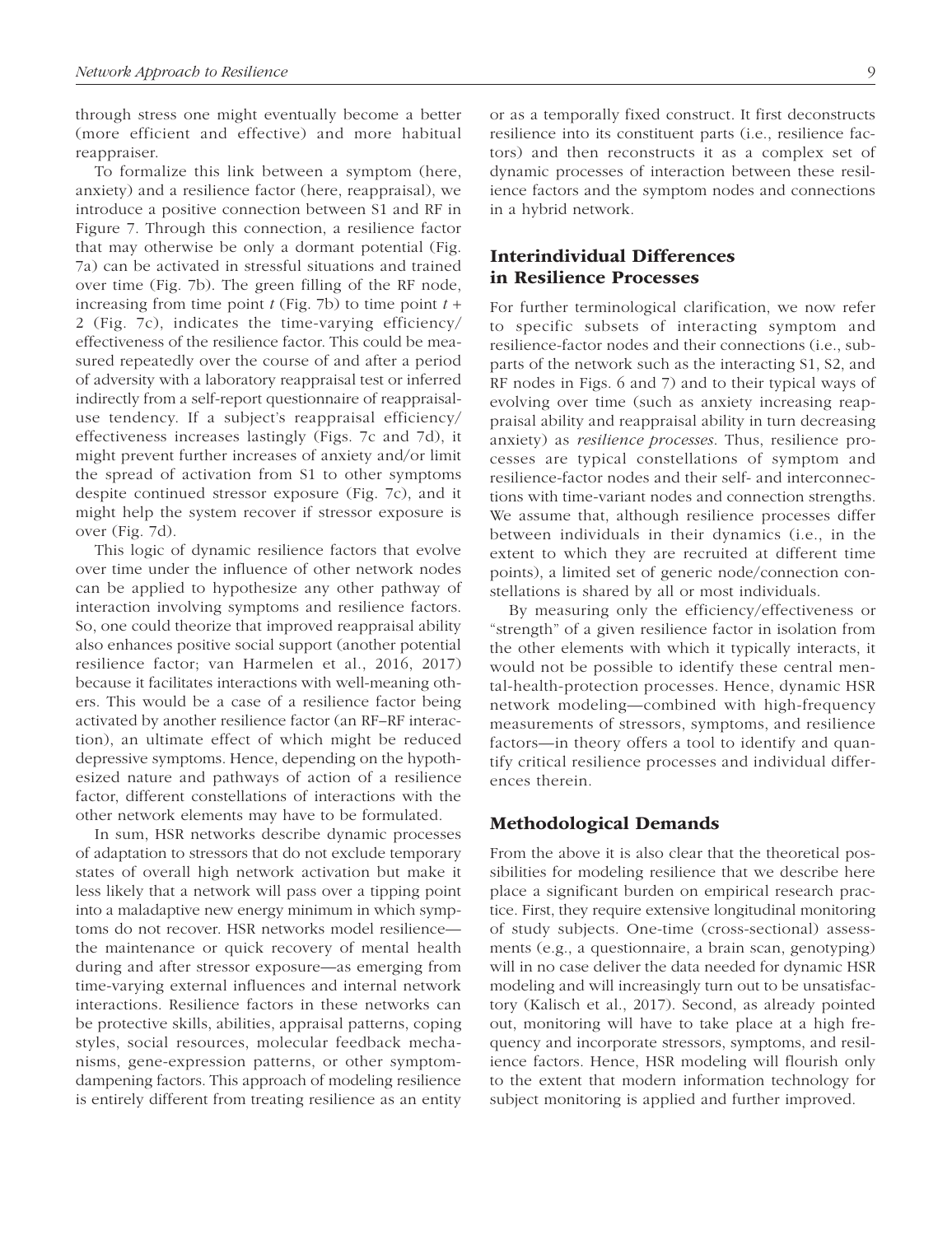It should also be mentioned that there are, in theory, different ways of how HSR models can be mathematically implemented. These include parametric stochastic Lotka-Volterra systems (van Nes & Scheffer, 2004) that allow for the detection of early warning signals for critical transitions, applying bifurcation theory (Scheffer et al., 2012) or autoregressive models (Scheffer et al., 2009). Furthermore, nonparametric approaches such as regularized partial correlation analysis for continuous variables (J. Friedman, Hastie, & Tibshirani, 2008) or Ising models for binary data (van Borkulo et al., 2014) are applied. To propose or recommend a concrete implementation is not the point of this article. Nevertheless, it is worth keeping in mind that different ways of mathematical implementation always require different amounts and quality of data. This again emphasizes the need for proper subject monitoring.

## Limitations

One important limitation of our approach linked specifically to the amounts of data needed for network modeling is that there are mathematical and computational boundaries as to how many nodes, or more generally, parameters, can be modeled. This is problematic specifically in light of the large number of potential resilience factors identified in the literature so far (see above; Bonanno et al., 2015; Kalisch et al., 2017). Again, although the problem will ease to the extent that data sets grow (both in the temporal dimension and in terms of number of subjects), a different way to address this issue may be to use theoretical considerations and empirical insights to pinpoint what we have earlier called *resilience mechanisms* (Kalisch et al., 2015) and to use these as nodes in HSR networks. Resilience mechanisms are hypothesized common end paths, or mediators, of the actions of the myriads of proposed resilience factors on resilient outcomes and are, according to positive appraisal style theory of resilience (PASTOR), likely to be located in the neurocognitive processes that govern stressor appraisal. Because many resilience factors are supposed to converge in only a few common resilience mechanisms to thereby determine resilience outcomes, resilience mechanisms are necessarily fewer in number and thus more amenable to inclusion in HSR networks. As a matter of fact, our above example of reappraisal as a resilience factor would be an example of a key resilience mechanism, if PASTOR is right (Kalisch et al., 2015).

A specific potential limitation of discrete time models is with continuous time or data on different time scales. Therefore, in cases in which discrete time models are used for such data, important temporal structures might potentially be missed.

Our suggestion to extend pure symptom networks to also include resilience factors raises the questions of (a) how exactly those new nodes are defined and (b) which of those possible new nodes one chooses to include in a given model. Both the exact definition and measurement of a resilience factor and any network design choice will obviously strongly influence outcomes. Reaching a consensus on what resilience factors are and how they are best determined is an endeavor that—like the efforts that were and are being made to define psychiatric symptoms—will require much further empirical and theoretical work and intense exchange between resilience researchers. A platform explicitly created for such work is the International Resilience Alliance. Given the computational restrictions on node numbers discussed above, hypothesis-driven a priori choices of included resilience factors and of their links to other network connections will be inevitable for the foreseeable future. This implies that HSR modeling is unlikely to soon become a tool for massive exploratory research and that it will not be useful without the incorporation of expert knowledge.

## **Conclusions**

We have proposed a formalized way of describing and testing how putative resilience factors protect against stressor-evoked symptoms of psychopathology and contribute to the stabilization of individuals' mental health. We completely abandon the notion of resilience as a biological, psychological, or sociological entity by deconstructing it into separable resilience factors. Within a general-symptom network framework, resilience factors affect symptoms by dampening symptom autoconnections or symptom–symptom connections. They can themselves be affected by symptoms, other resilience factors, or stressors. Further, the effectiveness and efficiency of resilience factors are allowed to vary in time. The resulting HSR networks have the potential to mathematically express the complex and dynamic processes (resilience processes) through which some individuals successfully adapt to challenges and manage to maintain or rapidly regain mental health (resilience as an outcome). This concept of dynamic HSR networks is abstract and generic. As for pure symptom networks, different mathematical methods are theoretically available to implement HSR networks, and the concrete architecture of an HSR network will depend on the population and type of adversity studied as well as on the available measures of symptoms and resilience factors. We hope that HSR networks will better explain intra- and interindividual variance in symptoms than pure symptom networks and permit the mathematically precise characterization of the protective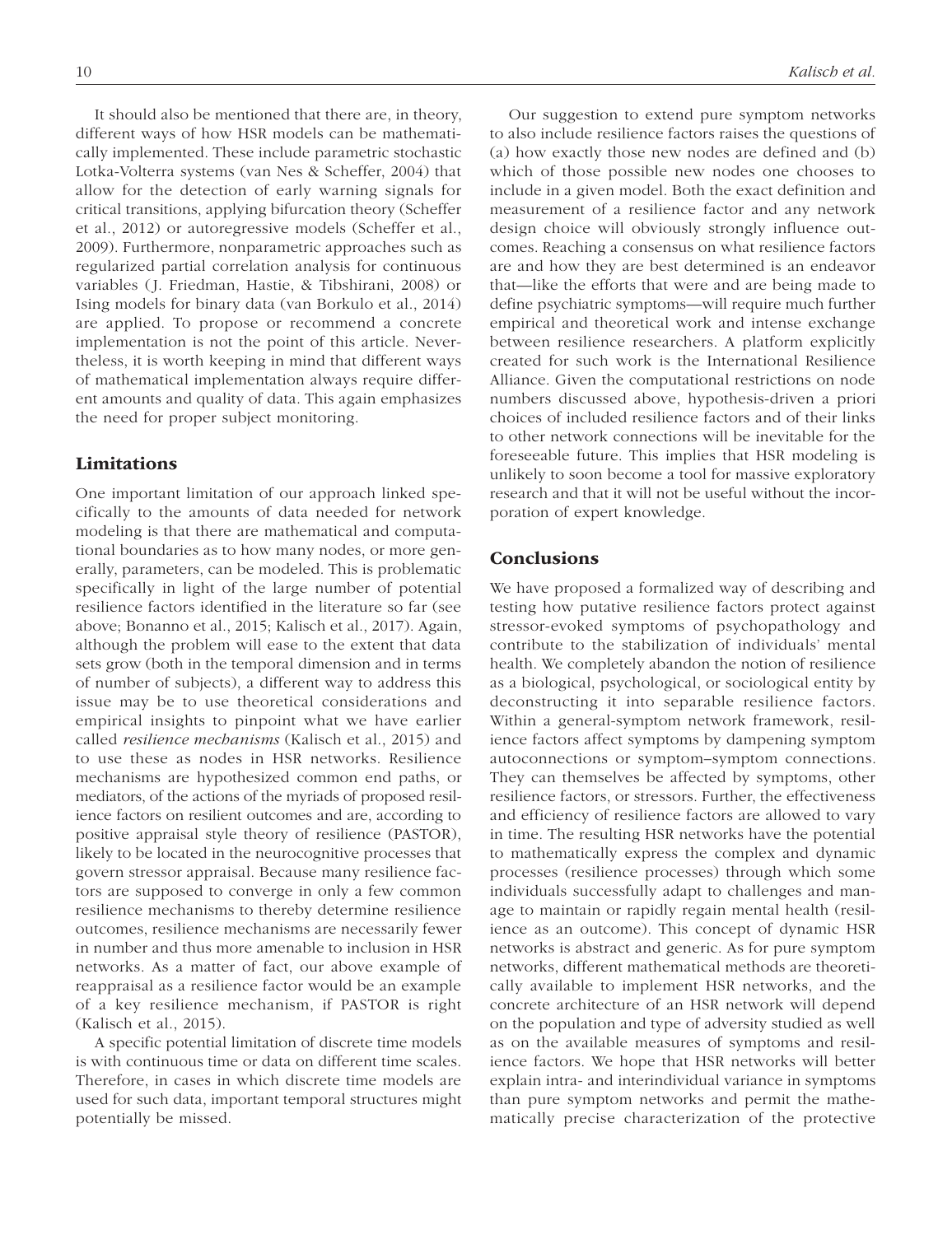effects of resilience factors. Another promise, albeit in the more distant future, is the use of HSR networks in precision medicine, offering individualized disease prognosis and prevention. In particular, in cases in which dense sampling of stressors, symptoms, and resilience factors is possible, HSR networks informed by such data may be used to predict future symptom course and to detect critical periods of potential-state transition that warrant intervention. Further, they may allow for simulating the effects of preventive interventions that target and enhance a resilience factor, thereby guiding clinical decision making.

## Action Editor

Laura A. King served as action editor for this article.

#### Author Contributions

R. Kalisch and A. O. J. Cramer contributed equally to this manuscript. R. Kalisch, A. O. J. Cramer, and A.-L. van Harmelen conceived and wrote the manuscript. All of the authors contributed to the writing of the manuscript, providing critical feedback and individual elements, and approved the final manuscript for submission.

## Declaration of Conflicting Interests

The author(s) declared that there were no conflicts of interest with respect to the authorship or the publication of this article.

#### Funding

This project has received funding from the European Union's Horizon 2020 research and innovation programme under Grant Agreement No. 777084 (DynaMORE project). Further funding was provided by European Research Council Grant 647209 (to D. Borsboom); Deutsche Forschungsgemeinschaft (DFG)/Germany's Excellence Strategy Grant CIBSS–EXC-2189 (Project ID 390939984); DFG Grant CRC 1193 (subprojects B01, C01); the State of Rhineland-Palatinate, Germany; UK Royal Society Grants DH15017, RGF\EA\180029, 567RGF\RI\180064, and MQ BFC/2; the Medical Research Council Doctoral Training/ Sackler Fund; the Pinsent Darwin Fund; and the Netherlands Organization for Scientific Research Grant VENI 451-14-002.

#### **References**

- Askelund, A. D., Schweizer, S., Goodyer, I. M., & van Harmelen, A.-L. (2019). Positive memory specificity is associated with reduced vulnerability to depression. *Nature Human Behaviour*, *3*, 265–273. doi:10.1038/ s41562-018-0504-3
- Boks, M. P., van Mierlo, H. C., Rutten, B. P. F., Radstake, T. R. D. J., De Witte, L., Geuze, E., . . . Vermetten, E. (2015). Longitudinal changes of telomere length and epigenetic age related to traumatic stress and post-traumatic stress disorder. *Psychoneuroendocrinology*, *51*, 506–512. doi:10.1016/j.psyneuen.2014.07.011
- Bonanno, G. A., Romero, S. A., & Klein, S. I. (2015). The temporal elements of psychological resilience: An integrative

framework for the study of individuals, families, and communities. *Psychological Inquiry*, *26*, 139–169. doi:10.108 0/1047840X.2015.992677

- Bonanno, G. A., Westphal, M., & Mancini, A. D. (2011). Resilience to loss and potential trauma. *Annual Review of Clinical Psychology*, *7*, 511–535. doi:10.1146/annurevclinpsy-032210-104526
- Borsboom, D. (2017). A network theory of mental disorders. *World Psychiatry*, *16*, 5–13. doi:10.1002/wps.20375
- Breen, M. S., Maihofer, A. X., Glatt, S. J., Tylee, D. S., Chandler, S. D., Tsuang, M. T., . . . Woelk, C. H. (2015). Gene networks specific for innate immunity define post-traumatic stress disorder. *Molecular Psychiatry*, *20*, 1538–1545. doi:10.1038/mp.2015.9
- Cramer, A. O. J., van Borkulo, C. D., Giltay, E. J., van der Maas, H. L. J., Kendler, K. S., Scheffer, M., & Borsboom, D. (2016). Major depression as a complex dynamic system. *PLOS ONE*, *11*(12), Article e0167490. doi:10.1371/journal .pone.0167490
- Cramer, A. O. J., Waldorp, L. J., van der Maas, H. L. J., & Borsboom, D. (2010). Comorbidity: A network perspective [Target article and commentaries]. *Behavioral & Brain Sciences*, *33*, 137–193. doi:10.1017/S0140525X09991567
- de Vries, G.-J., & Olff, M. (2009). The lifetime prevalence of traumatic events and posttraumatic stress disorder in the Netherlands. *Journal of Traumatic Stress*, *22*, 259–267. doi:10.1002/jts.20429
- Epskamp, S., van Borkulo, C. D., van der Veen, D. C., Servaas, M. N., Isvoranu, A.-M., Riese, H., & Cramer, A. O. J. (2018). Personalized network modeling in psychopathology: The importance of contemporaneous and temporal connections. *Clinical Psychological Science*, *6*, 416–427. doi:10.1177/2167702617744325
- Fried, E. I., & Cramer, A. O. J. (2017). Moving forward: Challenges and directions for psychopathological network theory and methodology. *Perspectives on Psychological Science*, *12*, 999–1020. doi:10.1177/1745691617705892
- Friedman, A. K., Walsh, J. J., Juarez, B., Ku, S. M., Chaudhury, D., Wang, J., . . . Han, M.-H. (2014). Enhancing depression mechanisms in midbrain dopamine neurons achieves homeostatic resilience. *Science*, *344*, 313–319. doi:10.1126/ science.1249240
- Friedman, J., Hastie, T., & Tibshirani, R. (2008). Sparse inverse covariance estimation with the graphical lasso. *Biostatistics*, *9*, 432–441. doi:10.1093/biostatistics/kxm045
- Fritz, J., de Graaff, A. M., Caisley, H., van Harmelen, A.-L., & Wilkinson, P. O. (2018). A systematic review of amenable resilience factors that moderate and/or mediate the relationship between childhood adversity and mental health in young people. *Frontiers in Psychiatry*, *9*, Article 230. doi:10.3389/fpsyt.2018.00230
- Green, J. G., McLaughlin, K. A., Berglund, P. A., Gruber, M. J., Sampson, N. A., Zaslavsky, A. M., & Kessler, R. C. (2010). Childhood adversities and adult psychiatric disorders in the National Comorbidity Survey Replication I: Associations with first onset of DSM-IV disorders. *Archives of General Psychiatry*, *67*, 113–123. doi:10.1001/archgen psychiatry.2009.186
- Gross, J. J. (1998). Antecedent- and response-focused emotion regulation: Divergent consequences for experience,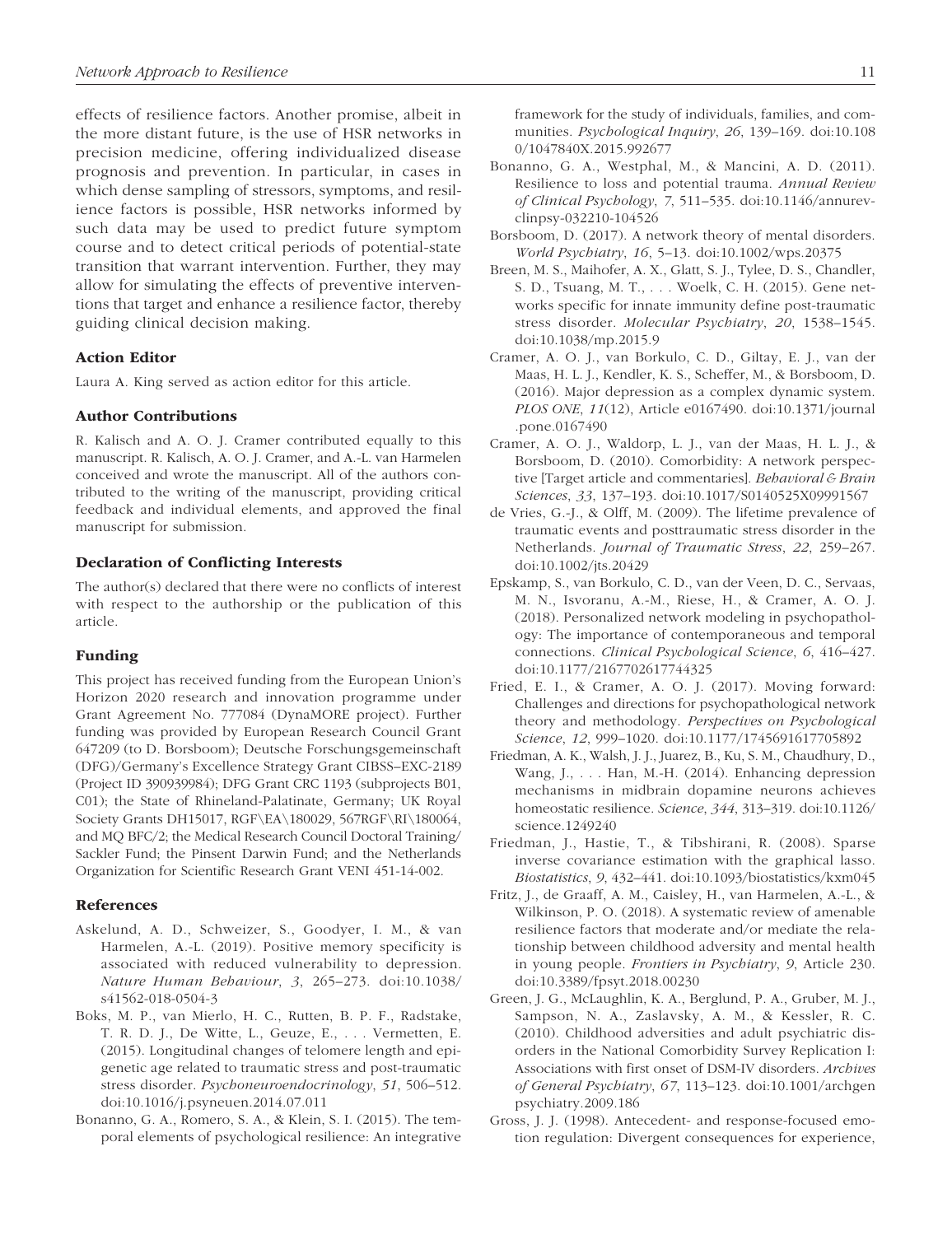expression, and physiology. *Journal of Personality and Social Psychology*, *75*, 224–237.

- Gross, J. J., & John, O. P. (2003). Individual differences in two emotion regulation processes: Implications for affect, relationships, and well-being. *Journal of Personality and Social Psychology*, *85*, 348–362.
- Hofmann, S. G., Curtiss, J., & McNally, R. J. (2016). A complex network perspective on clinical science. *Perspectives on Psychological Science*, *11*, 597–605. doi:10 .1177/1745691616639283
- Hunter, R. G., Gray, J. D., & McEwen, B. S. (2018). The neuroscience of resilience. *Journal of the Society for Social Work and Research*, *9*, 305–339. doi:10.1086/697956
- Jenness, J. L., Jager-Hyman, S., Heleniak, C., Beck, A. T., Sheridan, M. A., & McLaughlin, K. A. (2016). Catastrophizing, rumination, and reappraisal prospectively predict adolescent PTSD symptom onset following a terrorist attack. *Depression and Anxiety*, *33*, 1039–1047. doi:10.1002/da.22548
- Johnson, S. F., & Boals, A. (2015). Refining our ability to measure posttraumatic growth. *Psychological Trauma: Theory, Research, Practice, and Policy*, *7*, 422–429. doi:10.1037/ tra0000013
- Joseph, S., & Linley, P. A. (2006). Growth following adversity: Theoretical perspectives and implications for clinical practice. *Clinical Psychology Review*, *26*, 1041–1053. doi:10.1016/j.cpr.2005.12.006
- Kalisch, R., Baker, D. G., Basten, U., Boks, M. P., Bonanno, G. A., Brummelman, E., . . . Kleim, B. (2017). The resilience framework as a strategy to combat stress-related disorders. *Nature Human Behaviour*, *1*, 784–790. doi:10.1038/ s41562-017-0200-8
- Kalisch, R., Müller, M. B., & Tüscher, O. (2015). A conceptual framework for the neurobiological study of resilience. *Behavioral & Brain Sciences*, *38*, Article e92. doi:10.1017/ S0140525X1400082X
- Kendler, K. S., Zachar, P., & Craver, C. (2011). What kinds of things are psychiatric disorders? *Psychological Medicine*, *41*, 1143–1150. doi:10.1017/S0033291710001844
- Kent, M., Davis, M. C., & Reich, J. W. (2014). *The resilience handbook*. New York, NY: Routledge.
- Kessler, R. C., Angermeyer, M., Anthony, J., Graaf, R., Demyttenaere, K., Gasquet, I., . . . Ustün, T. B. (2007). Lifetime prevalence and age-of-onset distributions of mental disorders in the World Health Organization's World Mental Health Survey Initiative. *World Psychiatry*, *6*, 168–176.
- Kessler, R. C., McLaughlin, K. A., Green, J. G., Gruber, M. J., Sampson, N. A., Zaslavsky, A. M., . . . Williams, D. R. (2010). Childhood adversities and adult psychopathology in the WHO World Mental Health Surveys. *The British Journal of Psychiatry*, *197*, 378–385. doi:10.1192/bjp.bp.110.080 499
- Kilpatrick, D. G., Resnick, H. S., Milanak, M. E., Miller, M. W., Keyes, K. M., & Friedman, M. J. (2013). National estimates of exposure to traumatic events and PTSD prevalence using DSM-IV and DSM-5 criteria. *Journal of Traumatic Stress*, *26*, 537–547. doi:10.1002/jts.21848
- Kramers, H. A. (1940). Brownian motion in a field of force and the diffusion model of chemical reactions. *Physica*, *7*, 284–304.
- Krishnan, V., Han, M.-H., Graham, D. L., Berton, O., Renthal, W., Russo, S. J., . . . Nestler, E. J. (2007). Molecular adaptations underlying susceptibility and resistance to social defeat in brain reward regions. *Cell*, *131*, 391–404. doi:10.1016/j.cell.2007.09.018
- Lazarus, R. S., & Folkman, S. (1984). *Stress, appraisal and coping*. New York, NY: Springer.
- Luthar, S. S., Cicchetti, D., & Becker, B. (2000). The construct of resilience: A critical evaluation and guidelines for future work. *Child Development*, *71*, 543–562.
- Maier, S. F. (2015). Behavioral control blunts reactions to contemporaneous and future adverse events: Medial prefrontal cortex plasticity and a corticostriatal network. *Neurobiology of Stress*, *1*, 12–22. doi:10.1016/j.ynstr.2014.09.003
- Russo, S. J., Murrough, J. W., Han, M.-H., Charney, D. S., & Nestler, E. J. (2012). Neurobiology of resilience. *Nature Neuroscience*, *15*, 1475–1484. doi:10.1038/nn.3234
- Rutter, M. (2012). Resilience as a dynamic concept. *Development and Psychopathology*, *24*, 335–344. doi:10.1017/S0954 579412000028
- Sapienza, J. K., & Masten, A. S. (2011). Understanding and promoting resilience in children and youth. *Current Opinion in Psychiatry*, *24*, 267–273. doi:10.1097/YCO .0b013e32834776a8
- Scheffer, M., Bascompte, J., Brock, W. A., Brovkin, V., Carpenter, S. R., Dakos, V., . . . Sugihara, G. (2009). Earlywarning signals for critical transitions. *Nature*, *461*, 53–59. doi:10.1038/nature08227
- Scheffer, M., Bolhuis, J. E., Borsboom, D., Buchman, T. G., Gijzel, S. M. W., Goulson, D., . . . Olde Rikkert, M. G. M. (2018). Quantifying resilience of humans and other animals. *Proceedings of the National Academy of Sciences, USA*, *115*, 11883–11890. doi:10.1073/pnas.1810630115
- Scheffer, M., Carpenter, S. R., Lenton, T. M., Bascompte, J., Brock, W., Dakos, V., . . .Vandermeer, J. (2012). Anticipating critical transitions. *Science*, *338*, 344–348. doi:10.1126/ science.1225244
- Seery, M. D., Holman, E. A., & Silver, R. C. (2010). Whatever does not kill us: Cumulative lifetime adversity, vulnerability, and resilience. *Journal of Personality and Social Psychology*, *99*, 1025–1041. doi:10.1037/a0021344
- Seery, M. D., Leo, R. J., Lupien, S. P., Kondrak, C. L., & Almonte, J. L. (2013). An upside to adversity? Moderate cumulative lifetime adversity is associated with resilient responses in the face of controlled stressors. *Psychological Science*, *24*, 1181–1189. doi:10.1177/0956797612469210
- Southwick, S. M., & Charney, D. S. (2012). The science of resilience: Implications for the prevention and treatment of depression. *Science*, *338*, 79–82. doi:10.1126/science.1222942
- Tedeschi, R. G., & Calhoun, L. G. (2004). Posttraumatic growth: Conceptual foundations and empirical evidence. *Psychological Inquiry*, *15*, 1–18.
- Troy, A. S., & Mauss, I. B. (2011). Resilience in the face of stress: Emotion regulation as a protective factor. In S. M.